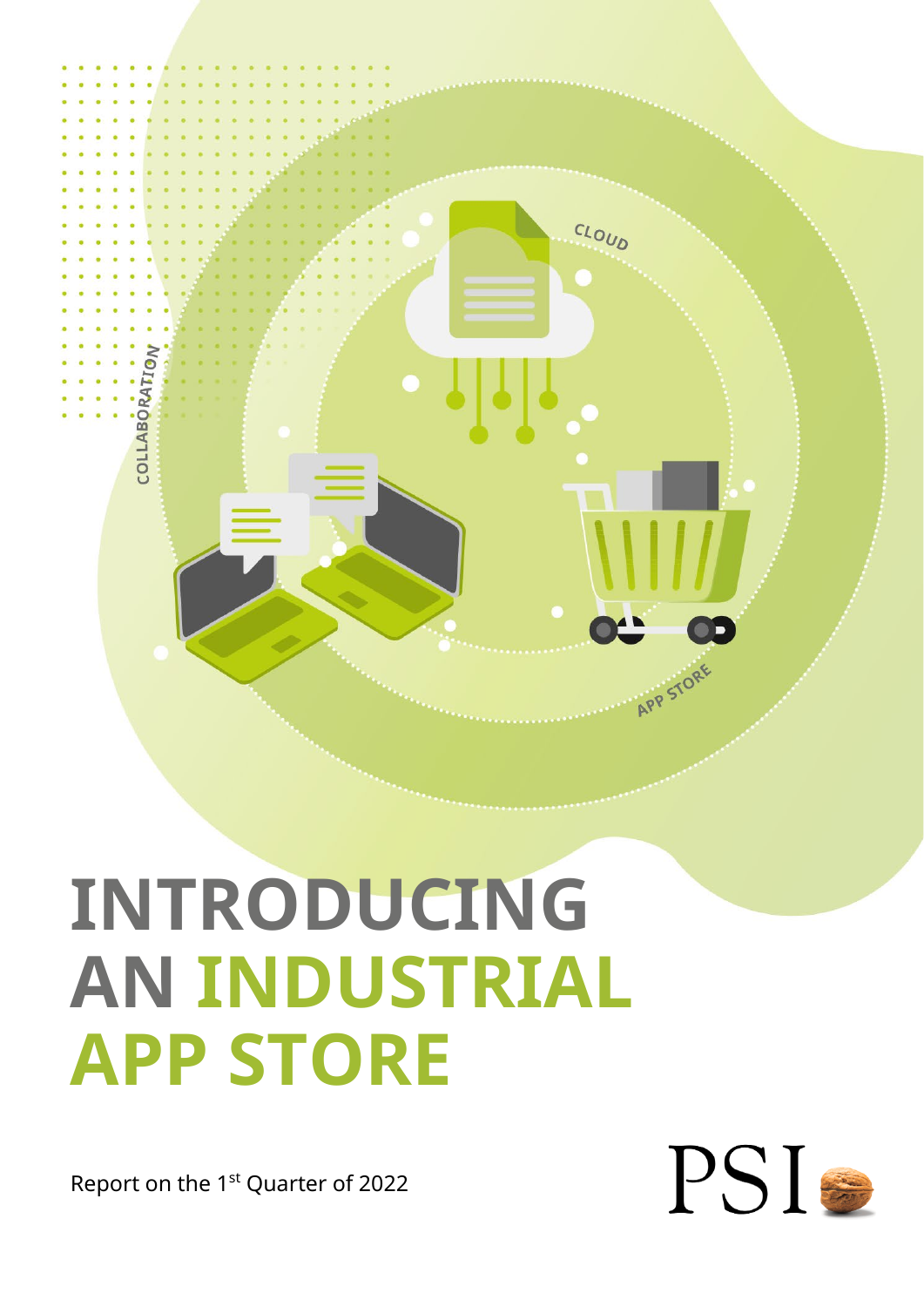| PSI Group Data as per 31 March 2022 at a Glance (IFRS) |  |  |
|--------------------------------------------------------|--|--|
|                                                        |  |  |

|                            | 01/01-31/03/22 01/01-31/03/21<br>in KEUR | in KEUR | Change<br>in KEUR | Change<br>in $%$ |
|----------------------------|------------------------------------------|---------|-------------------|------------------|
| Revenues                   | 58,695                                   | 56,138  | $+2,557$          | $+4.6$           |
| <b>Operating Result</b>    | 3,723                                    | 4,351   | $-628$            | $-14.4$          |
| Result before income taxes | 3,414                                    | 4,236   | $-822$            | $-19.4$          |
| Net result                 | 2,570                                    | 3,139   | $-569$            | $-18.1$          |
| Cash and cash equivalents  | 67,838                                   | 54,111  | $+13,727$         | $+25.4$          |
| Employees on 31 March      | 2,182                                    | 2,086   | $+96$             | $+4.6$           |
| Revenue/Employee           | 26.9                                     | 26.9    | $+0.0$            | $+0.0$           |
|                            |                                          |         |                   |                  |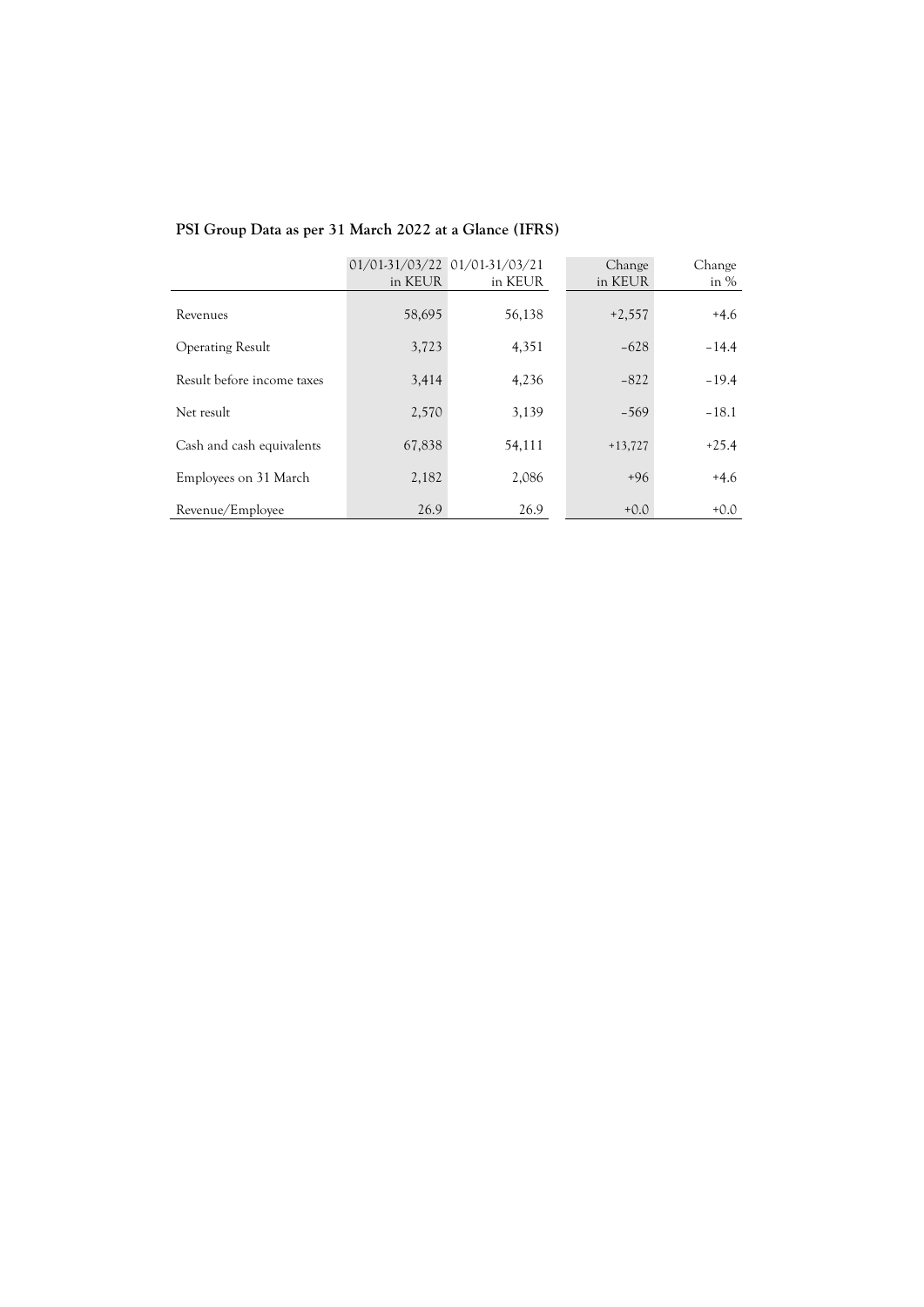## Interim Management Report

## **Business Development**

#### **Earnings**

The PSI Group improved sales in the first quarter of 2022 by 4.6% to 58.7 million euros (Mar. 31, 2021: 56.1 million euros). Due to the shift of almost 3 million euros in license orders from March to the second quarter, the operating result (EBIT) of 3.7 million euros was 14.4% below the previous year's value (Mar. 31, 2021: 4.35 million euros), and the group net income decreased accordingly to 2.6 million euros (Mar. 31, 2021: 3.1 million euros). At 99 million euros, new orders were 5.7% lower than in the prior-year quarter (Mar. 31, 2021: 105 million euros) due to order deferrals. At 202 million euros, the order book volume at March 31, 2022 was slightly higher than a year earlier (March 31, 2021: 197 million euros).

The Energy Management segment (energy grids, energy trading, public transport) achieved 9.5% higher sales of 31.9 million euros in the first quarter (March 31, 2021: 29.1 million euros) and a roughly constant operating result of 1.6 million euros (March 31, 2021: 1.65 million euros). The Network business invested heavily in functions for sector coupling as well as charging management and won further orders from major distribution network and traction power customers. In public transport, the good order trend continued, and the gas networks business was largely able to compensate for the loss of the Russian business with orders from existing German customers.

Sales in the Production Management segment (metals, industry, logistics) in the first three months were 3.4% below the previous year's figure at 26.1 million euros (March 31, 2021: 27.0 million euros). The operating profit of the segment decreased to 2.5 million euros (March 31, 2021: 3.0 million euros) due to postponed license orders. In particular, European customers in the target sectors automotive and metals were concerned about energy price increases, inflation and embargoes, while the metals business won further major orders in the US. In the logistics business and in Poland, PSI increased new orders and continued to invest in the development of the multi-cloud app store business with customers and partners.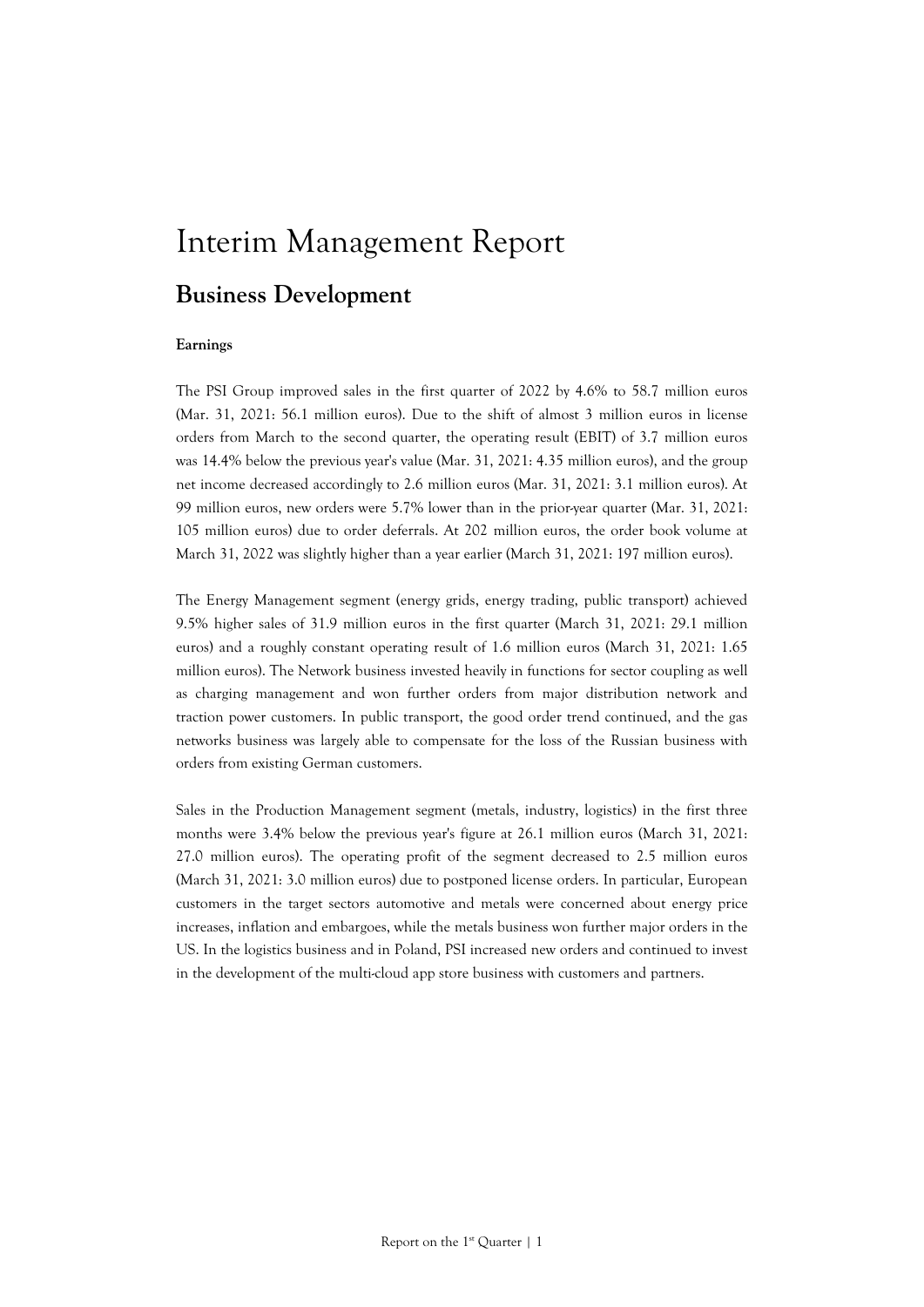### **Financial Position**

Cash flow from operating activities of 4.9 million was 60% below the figure for the same quarter of the previous year (March 31, 2021: 12.1 million euros). Cash and cash equivalents of 67.8 million euros (March 31, 2021: 54.1 million euros) will be used for the proposed dividend payment and for seasonal sales financing.

#### **Assets**

Compared to 31 December 2021, there have not been any material changes in the Group's assets.

#### **Personnel Development**

The number of employees in the Group increased to 2,182 (March 31, 2021: 2,086) thanks to targeted new hires in Germany, Poland and the US.

## **PSI-Shares**

The PSI stock ended the 1<sup>st</sup> quarter of 2022 with a final price of 38.80 euros 16.2% below the final 2021 price of 46.30 euros. In the same period, the technology index TecDAX recorded a decline of 15.8%.

### **Risk Report**

The estimate of the corporate risk has not changed since the Annual Report for 31 December 2021.

### **Outlook**

PSI is winding down its business in Russia as quickly as possible, with staff reduced or outsourced from 68 to 2 (managing directors). Among other things, a new order for 4.5 million euros was rejected. To help Ukrainian refugees, PSI immediately donated over 100,000 euros, procured relief supplies and granted employees special leave.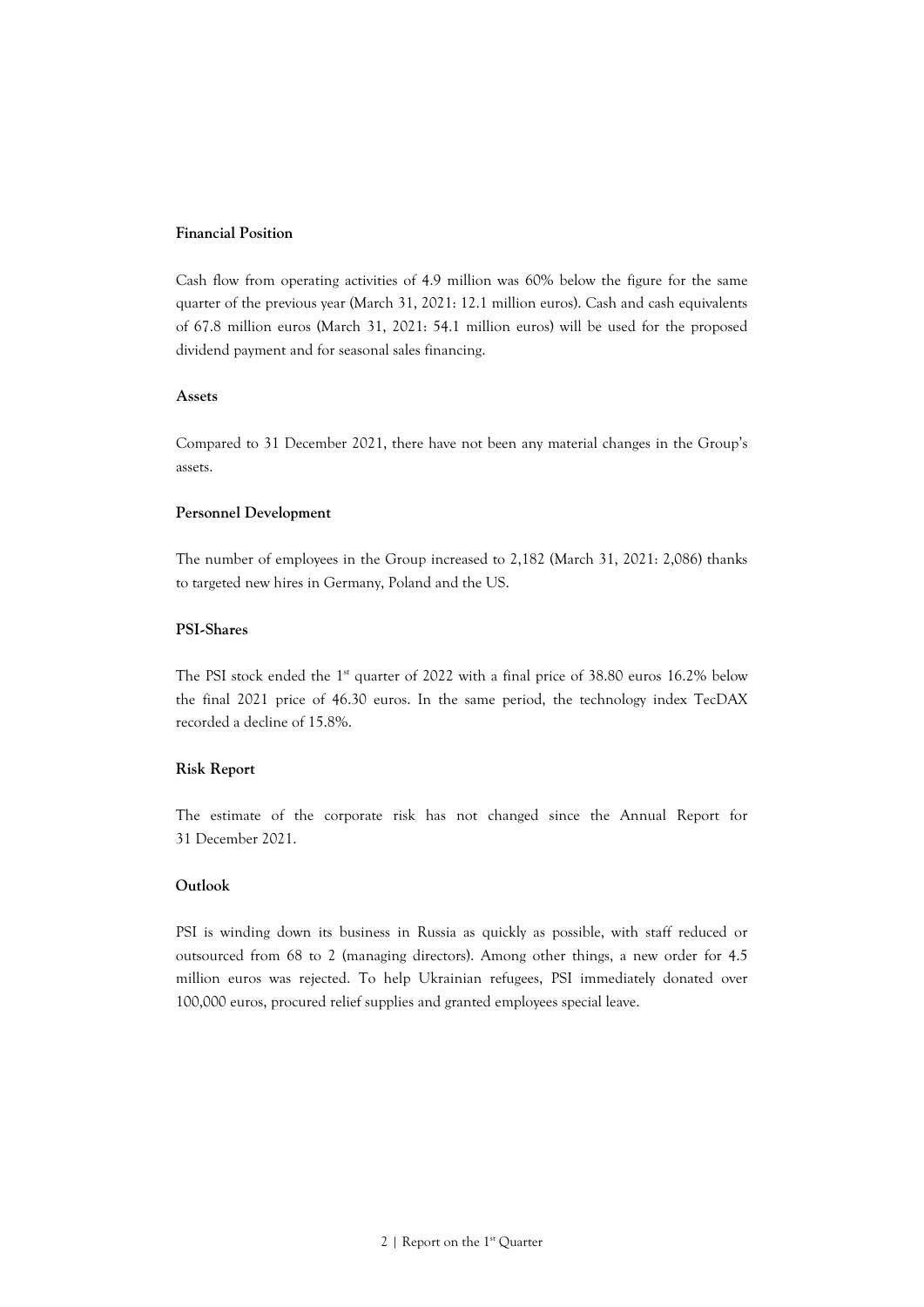PSI continued its investments in the Group platform and the PSI App Store unabated in the first quarter. This means that the first PSI platform products are delivered not only On Premise or in the PSI Cloud, but also in private clouds of our Group customers. After delivery, customers, partners and PSI consultants can adapt the software products to the customer's business processes at runtime with intuitive workflow, dialog design tools, and update them later via upgrades.

After the inflation and war shock in the first quarter, the uncertainty of customers is now calming down, so that PSI expects postponed orders from the steel and automotive industries for the second quarter and has already received some of them. In the Energy segment, demand continues to grow due to the ongoing electrification trend and the integration of ever-greater shares of renewable energy into the power grids. The PSI Executive Board therefore continues to aim for an increase in new orders and sales of more than 10% and in the operating result of just under 20% for 2022.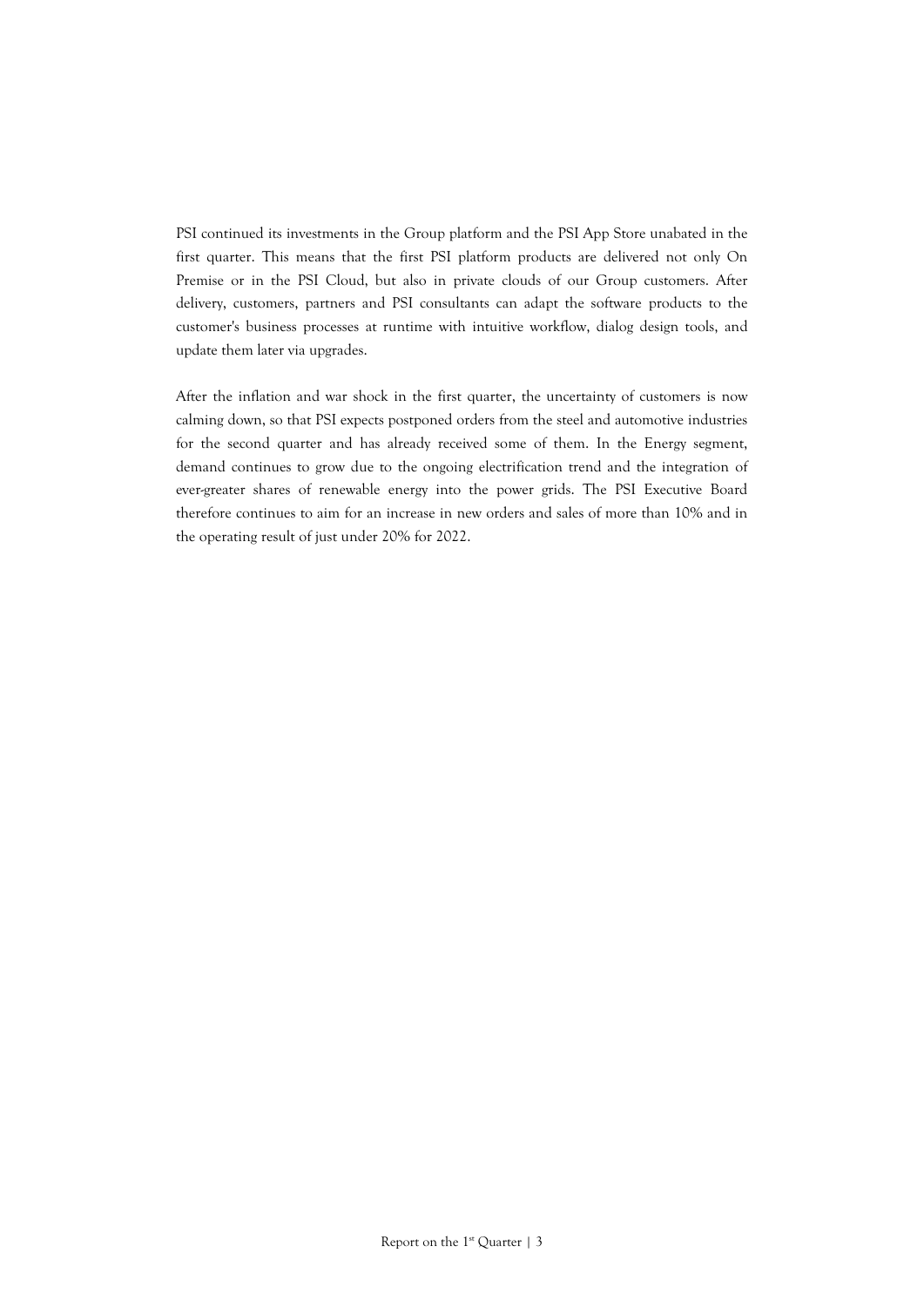## Group Balance Sheet

| <b>Assets</b>                                                            | 3 Month Report<br>01/01-31/03/22<br><b>KEUR</b> | <b>Annual Report</b><br>01/01-31/12/21<br><b>KEUR</b> |
|--------------------------------------------------------------------------|-------------------------------------------------|-------------------------------------------------------|
| Non current assets                                                       |                                                 |                                                       |
| Intangible assets                                                        | 69,619                                          | 70,024                                                |
| Property, plant and equipment                                            | 36,593                                          | 38,027                                                |
| Investments in associates                                                | 694                                             | 694                                                   |
| Deferred tax assets                                                      | 9,590                                           | 10,293                                                |
|                                                                          | 116,496                                         | 119,038                                               |
| <b>Current assets</b>                                                    |                                                 |                                                       |
| Inventories                                                              | 7,393                                           | 6,861                                                 |
| Net trade receivables                                                    | 38,775                                          | 35,183                                                |
| Receivables from long-term development contracts                         | 51,629                                          | 48,440                                                |
| Other assets                                                             | 9,298                                           | 5,667                                                 |
| Income tax receivables                                                   | 921                                             | 725                                                   |
| Cash and cash equivalents                                                | 67,838                                          | 67,478                                                |
| Assets held for sale                                                     | 730                                             | 730                                                   |
|                                                                          | 176,584                                         | 165,084                                               |
| <b>Total assets</b>                                                      | 293,080                                         | 284,122                                               |
| <b>Total Equity and Liabilities</b><br>Equity                            |                                                 |                                                       |
| Subscribed capital                                                       | 40,185                                          | 40,185                                                |
| Capital reserves                                                         | 35,137                                          | 35,137                                                |
| Reserve for treasury shares                                              | $-436$                                          | 702                                                   |
| Other reserves                                                           | $-22,588$                                       | $-23,394$                                             |
| Retained earnings                                                        | 64,657                                          | 62,087                                                |
| Non-current liabilities                                                  | 116,955                                         | 114,717                                               |
| Pension provisions and similar obligations                               | 52,674                                          | 53,123                                                |
| Deferred tax liabilities                                                 | 7,977                                           | 8,553                                                 |
| Other liabilities                                                        | 637                                             | 637                                                   |
| Provisions                                                               | 2,336                                           | 2,336                                                 |
| Lease liabilities                                                        | 16,204                                          | 18,055                                                |
| Financial liabilities                                                    | 2,458                                           | 2,875                                                 |
| <b>Current liabilities</b>                                               | 82,286                                          | 85,579                                                |
| Trade payables                                                           | 14,454                                          | 18,504                                                |
| Other liabilities                                                        | 29,150                                          | 32,634                                                |
| Provisions                                                               | 2,051                                           | 2,029                                                 |
| Liabilities from long-term development contracts<br>and deferred revenue | 40,857                                          | 23,692                                                |
| Lease liabilities                                                        | 6,630                                           | 6,103                                                 |
| Financial liabilities                                                    | 697                                             | 864                                                   |
|                                                                          | 93,839                                          | 83,826                                                |
| Total equity and liabilities                                             | 293,080                                         | 284,122                                               |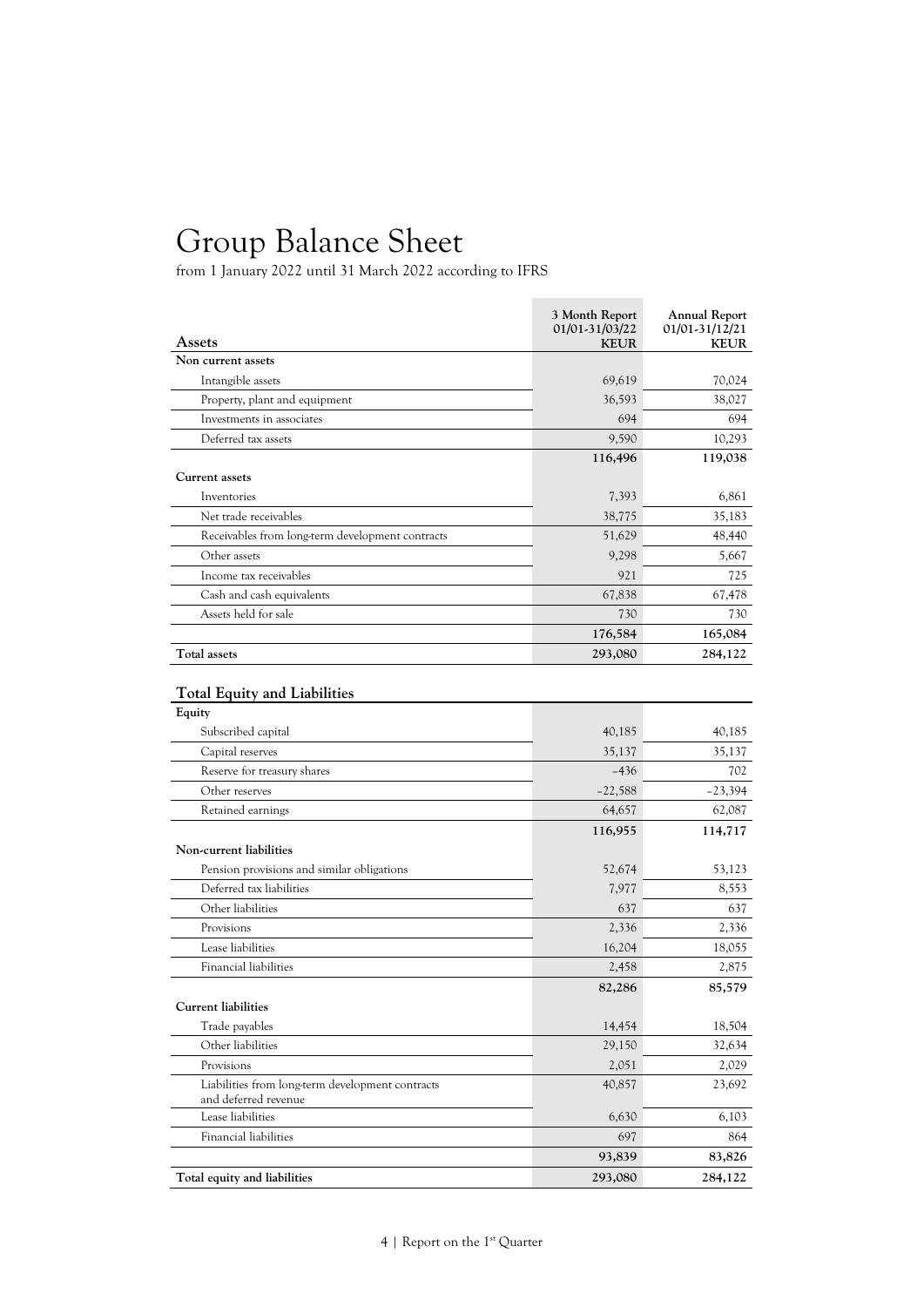## Group Income Statement

from 1 January 2022 until 31 March 2022 according to IFRS

|                                                 | 3 Month Report<br>01/01-31/03/22<br><b>KEUR</b> | 3 Month Report<br>01/01-31/03/21<br><b>KEUR</b> |
|-------------------------------------------------|-------------------------------------------------|-------------------------------------------------|
| Sales revenues                                  | 58,695                                          | 56,138                                          |
| Other operating income                          | 3,707                                           | 2,835                                           |
| Cost of materials                               | $-6,690$                                        | $-4,598$                                        |
| Personnel expenses                              | $-42,480$                                       | $-39,487$                                       |
| Depreciation and amortization                   | $-3,251$                                        | $-2,993$                                        |
| Other operating expenses                        | $-6,258$                                        | $-7,544$                                        |
| Operating result                                | 3,723                                           | 4,351                                           |
| Interest and similar income                     | 83                                              | $-115$                                          |
| Interest expenses                               | $-392$                                          |                                                 |
| Result before income taxes                      | 3,414                                           | 4,236                                           |
| Income tax                                      | $-844$                                          | $-1,097$                                        |
| Net result                                      | 2,570                                           | 3,139                                           |
|                                                 |                                                 |                                                 |
| Earnings per share (in Euro per share, basic)   | 0.16                                            | 0.20                                            |
| Earnings per share (in Euro per share, diluted) | 0.16                                            | 0.20                                            |
| Weighted average shares outstanding (basic)     | 15,680,773                                      | 15,679,838                                      |
| Weighted average shares outstanding (diluted)   | 15,680,773                                      | 15,679,838                                      |

## Group comprehensive Income Statement

|                                            | 3 Month Report<br>01/01-31/03/22<br><b>KEUR</b> | 3 Month Report<br>01/01-31/03/21<br><b>KEUR</b> |
|--------------------------------------------|-------------------------------------------------|-------------------------------------------------|
| Net result                                 | 2,570                                           | 3,139                                           |
| Currency translation of foreign operations | 806                                             | 331                                             |
| Actuarial gains / losses                   |                                                 |                                                 |
| Income tax effects                         |                                                 |                                                 |
| Group comprehensive result                 | 3,376                                           | 3,470                                           |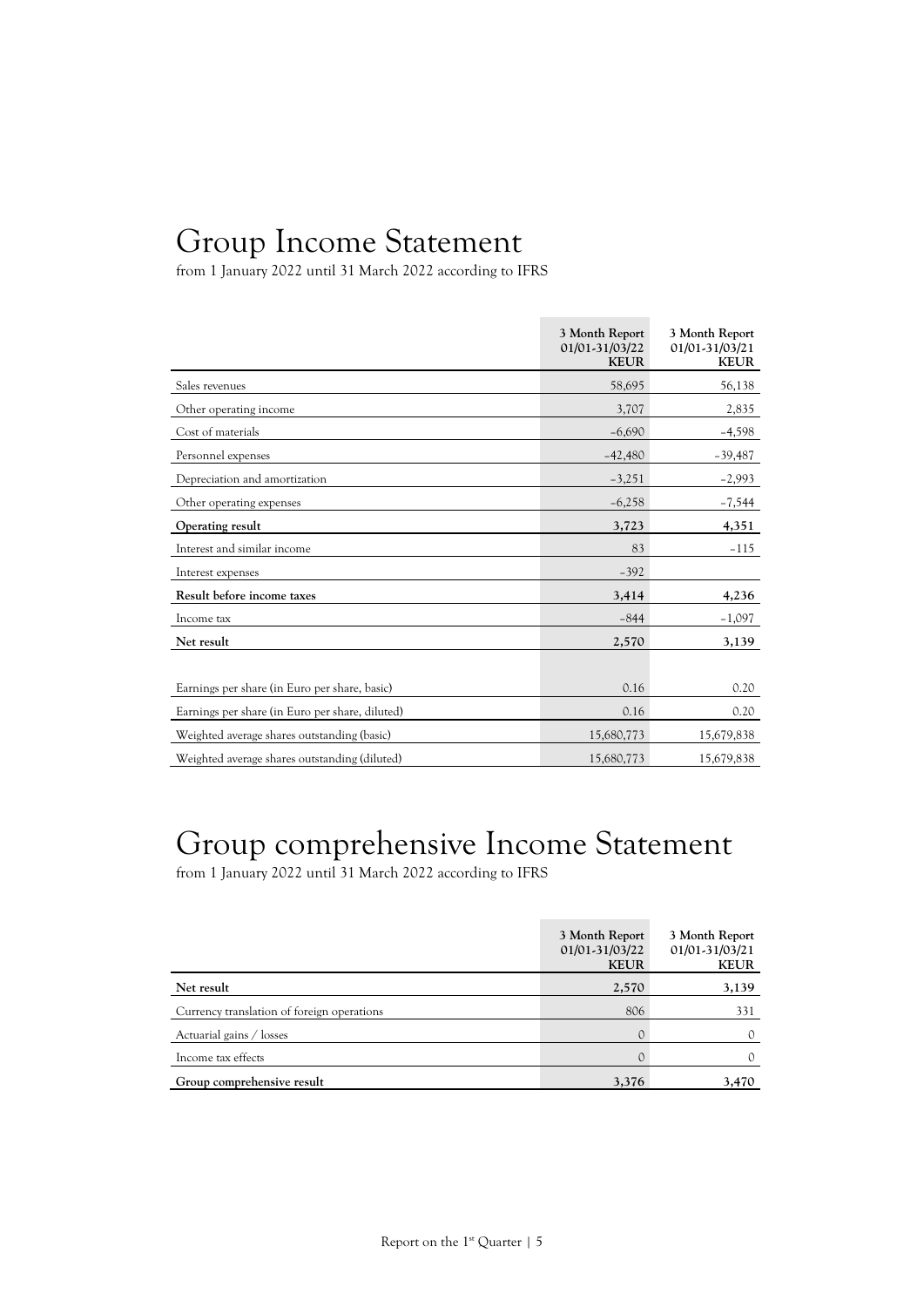## Group Cash Flow Statement

|                                                        | 3 Month Report<br>01/01-31/03/22<br><b>KEUR</b> | 3 Month Report<br>01/01-31/03/21<br><b>KEUR</b> |
|--------------------------------------------------------|-------------------------------------------------|-------------------------------------------------|
| <b>CASHFLOW FROM OPERATING ACTIVITIES</b>              |                                                 |                                                 |
| Result before income taxes                             | 3,414                                           | 4,236                                           |
| Adjustments for non-cash expenses                      |                                                 |                                                 |
| Amortisation of intangible assets                      | 845                                             | 642                                             |
| Depreciation of property, plant and equipment          | 847                                             | 872                                             |
| Amortization of right-of-use                           | 1,559                                           | 1,479                                           |
| Interest income                                        | $-20$                                           | $-8$                                            |
| Interest expenses                                      | 316                                             | 186                                             |
| Other non-cash income/expenses                         | 3                                               | 0                                               |
|                                                        | 6,964                                           | 7,407                                           |
| Changes of working capital                             |                                                 |                                                 |
| Inventories                                            | $-320$                                          | $-1,804$                                        |
| Trade receivables and receivables from                 |                                                 |                                                 |
| long-term development contracts                        | $-4,074$                                        | $-11,404$                                       |
| Other current assets                                   | $-2,638$                                        | $-4,194$                                        |
| Provisions                                             | $-380$                                          | $-575$                                          |
| Trade payables                                         | $-2,433$                                        | $-1,285$                                        |
| Other non-current and current liabilities              | 8,232                                           | 24,114                                          |
|                                                        | 5,351                                           | 12,259                                          |
| Interest paid                                          | $-121$                                          | $-10$                                           |
| Income taxes paid                                      | $-378$                                          | $-199$                                          |
| Cash flow from operating activities                    | 4,852                                           | 12,050                                          |
| <b>CASHFLOW FROM INVESTING ACTIVITIES</b>              |                                                 |                                                 |
| Additions to intangible assets                         | $-225$                                          | $-413$                                          |
| Additions to property, plant and equipment             | $-719$                                          | $-814$                                          |
| Interest received                                      | 20                                              | 8                                               |
| Cash flow from investing activities                    | $-924$                                          | $-1,219$                                        |
| CASHFLOW FROM FINANCING ACTIVITIES                     |                                                 |                                                 |
| Proceeds/repayments from/of borrowings                 | $-584$                                          | 4,319                                           |
| Repayments of lease liabilities                        | $-1,577$                                        | $-1,463$                                        |
| Interest paid on leases                                | $-84$                                           | $-109$                                          |
| Outflows for share buybacks                            | $-1,141$                                        | $\Omega$                                        |
| Cash flow from financing activities                    | $-3,386$                                        | 2,747                                           |
| CASH AND CASH EQUIVALENTS<br>AT THE END OF THE PERIOD  |                                                 |                                                 |
| Changes in cash and cash equivalents                   | 542                                             | 13,578                                          |
| Valuation-related changes in cash and cash equivalents | $-182$                                          | 51                                              |
| Cash and cash equivalents at beginning of the period   | 67,478                                          | 40,482                                          |
| Cash and cash equivalents at the end of the period     | 67,838                                          | 54,111                                          |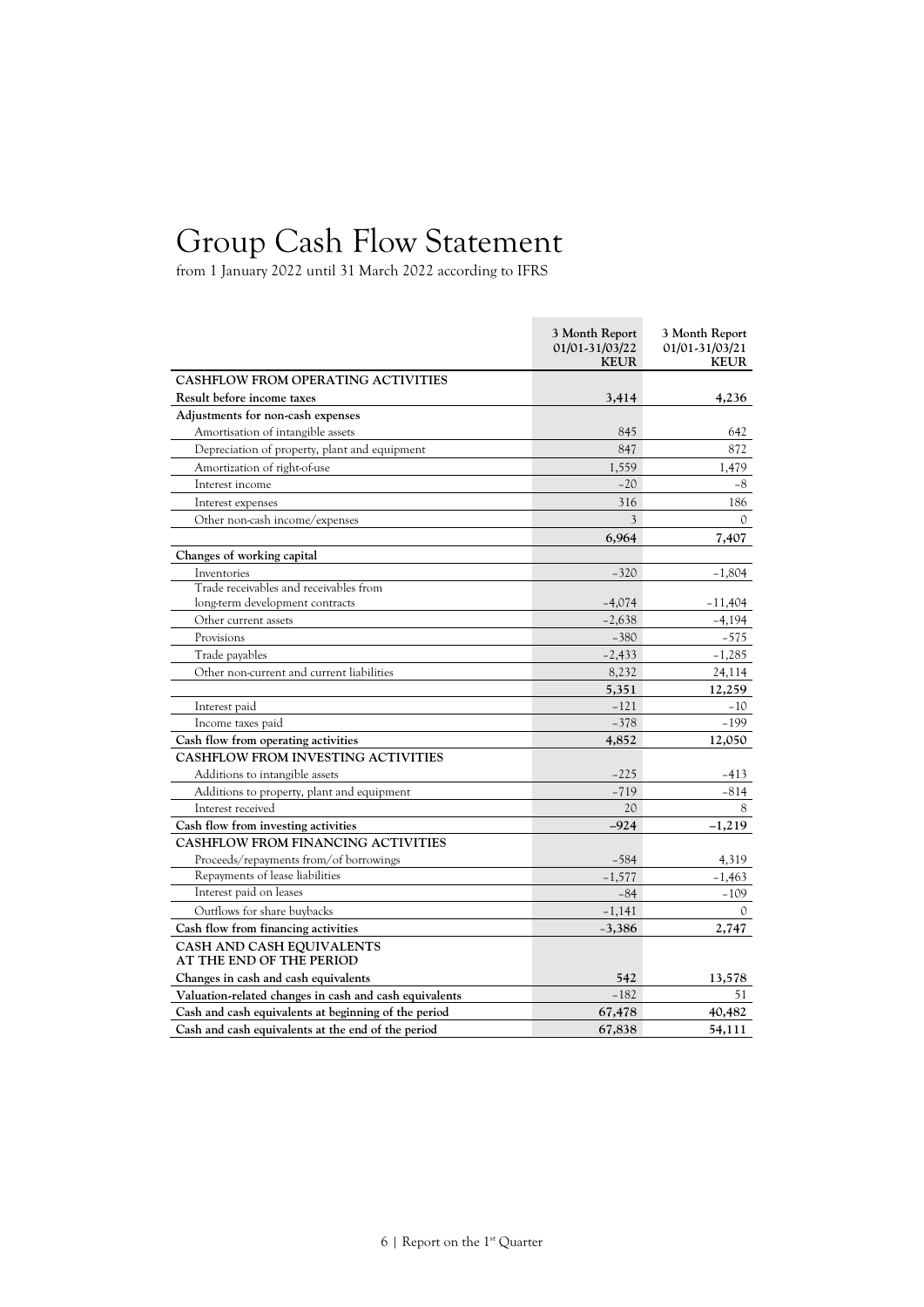## Statement of Changes in Equity

from 1 January 2022 until 31 March 2022 according to IFRS

|                                         | Number of<br>shares issued | Share capital | paid-in<br>capital | Additional Reserve for<br>treasury<br>stock | Other<br>reserves | Accumulated<br>results | Total       |
|-----------------------------------------|----------------------------|---------------|--------------------|---------------------------------------------|-------------------|------------------------|-------------|
|                                         | Number                     | <b>KEUR</b>   | <b>KEUR</b>        | <b>KEUR</b>                                 | <b>KEUR</b>       | <b>KEUR</b>            | <b>KEUR</b> |
| As of 1 January 2021                    | 15,679,838                 | 40,185        | 35,137             | 80                                          | $-26,033$         | 50,954                 | 100,323     |
| Group comprehensive result<br>after tax |                            |               |                    |                                             | 2,639             | 15,837                 | 18,476      |
| Share buybacks                          | $-5,647$                   |               |                    | $-158$                                      |                   |                        | $-158$      |
| Issue of treasury shares                | 17,536                     |               |                    | 780                                         |                   |                        | 780         |
| Dividends paid                          |                            |               |                    |                                             |                   | $-4,704$               | $-4,704$    |
| As of 1 January 2022                    | 15,691,727                 | 40,185        | 35,137             | 702                                         | $-23,394$         | 62,087                 | 114,717     |
| Group comprehensive result<br>after tax |                            |               |                    |                                             | 806               | 2,570                  | 3,376       |
| Share buybacks                          | $-31,999$                  |               |                    | $-1,141$                                    |                   |                        | $-1,141$    |
| Issue of treasury shares                | 51                         |               |                    | 3                                           |                   |                        | 3           |
| As of 31 March 2023                     | 15,659,779                 | 40,185        | 35,137             | $-436$                                      | $-22,588$         | 64,657                 | 116,955     |

## Shares held by Management Board and Supervisory Board as of 31 March 2022

|                          | Shares on 31/03/2022 | Shares on 31/03/2021 |
|--------------------------|----------------------|----------------------|
| Management Board         |                      |                      |
| Gunnar Glöckner          |                      |                      |
| Dr, Harald Schrimpf      | 62,000               | 62,000               |
| <b>Supervisory Board</b> |                      |                      |
| Andreas Böwing           |                      | 0                    |
| Elena Günzler            | 1,994                | 1,962                |
| Prof, Dr, Uwe Hack       | 600                  | 600                  |
| Prof, Dr, Wilhelm Jaroni | 0                    | $\mathcal{O}$        |
| Uwe Seidel               | 465                  | 433                  |
| Karsten Trippel          | 111,322              | 111,322              |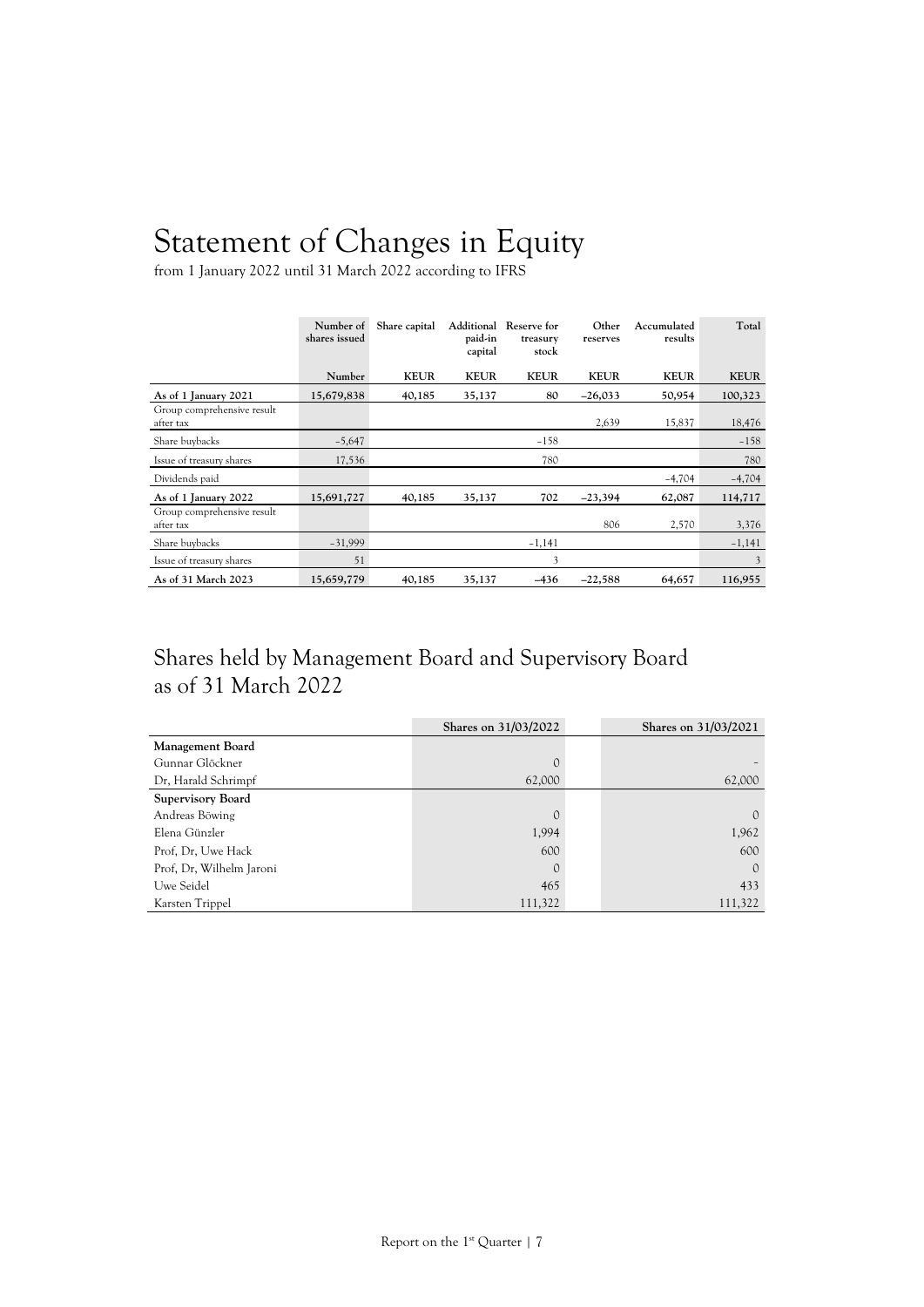## Notes on the consolidated financial statements as of 31 March 2022

## **The Company**

## **1. Business Activities and Legal Background**

The business activities of PSI Software AG and its subsidiaries relate to the development and sale of software systems and products fulfilling the specific needs and requirements of its customers, particularly in the following industries and service lines: utilities, manufacturing, logistics and transportation. In addition, the Group provides services of all kinds in the field of data processing, sells electronic devices and operates data processing systems.

The PSI Group is structured into the core business segments energy management and production management. The company is listed in the Prime Standard segment of the Frankfurt stock exchange.

The company is exposed to a wide range of risks that are similar to other companies active in the dynamic technology sector. Major risks for the development of the PSI Group lie in the success with which it markets its software systems and products, competition from larger companies, the ability to generate sufficient cash flows for future business development as well as in individual risks regarding the integration of subsidiaries, organisational changes and the cooperation with strategic partners.

The condensed interim consolidated financial statements for the period from 1 January 2022 to 31 March 2022 were released for publication by a decision of the management on 25 April 2022.

The condensed interim consolidated financial statements for the period from 1 January 2022 to 31 March 2022 were produced in compliance with IAS 34 "Interim Financial Reporting". The condensed interim consolidated financial statements do not contain all the data and notes prescribed for the annual financial statements and should be read in conjunction with the consolidated financial statements for 31 December 2021.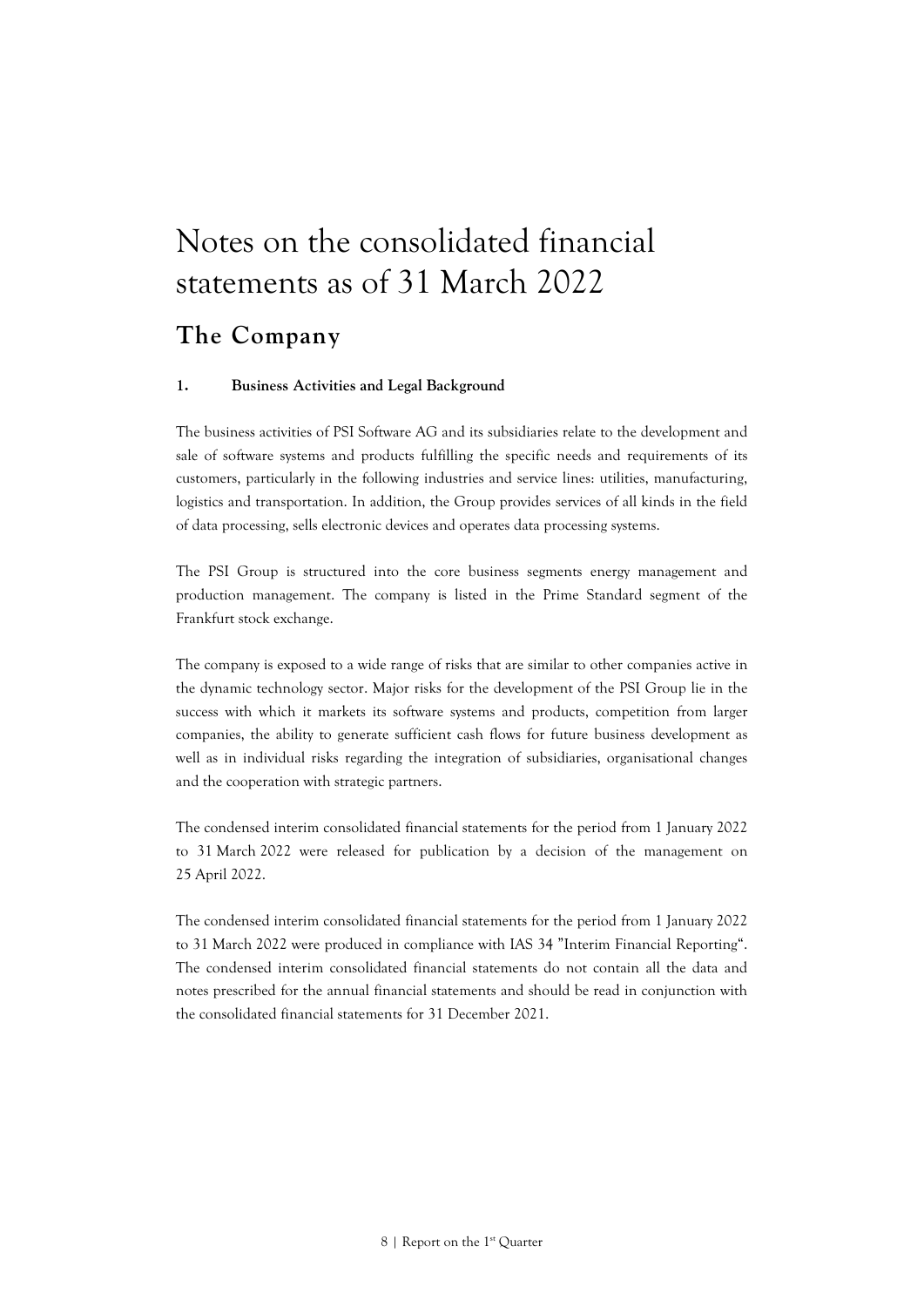## **2. Accounting and Valuation Principles**

With regard to the principles of accounting and valuation and especially the application of International Financial Reporting Standards (IFRS) see the group consolidated financial statements for the financial year 2021, with the exception of the information provided in the section "Segment reporting".

## **3. Seasonal Influences on the Business Activities**

Seasonal effects resulted in the PSI Group operations with regards to the receipt of maintenance revenues in the first quarter of the financial year (deferment of the influences on the result of corresponding incoming payments throughout the year) and significantly greater demand and project accounting in the fourth quarter of the financial year.

## **4. Changes in the Consolidation Group**

Compared to 31 December 2021 there were no changes in the consolidation group.

## **5. Selected Individual Items**

### **Cash and cash equivalents**

|                     | <b>31 March 2022</b> | 31 December 2020 |
|---------------------|----------------------|------------------|
|                     | <b>KEUR</b>          | <b>KEUR</b>      |
| Bank balances       | 65,999               | 65,565           |
| Fixed term deposits | 1,809                | .,884            |
| Cash                | 30                   | 29               |
|                     | 67,838               | 67,478           |

## **Receivables from long-term development contracts, liabilities from long-term development contracts and deferred revenue**

Costs and estimated earnings in excess of billings on uncompleted contracts arise when revenues have been recorded but the amounts cannot be billed under the terms of the contracts. Such amounts are recognized according to various performance criteria. Costs and estimated earnings contain directly allocable costs (labour cost and cost of services provided by third parties) as well as the appropriate portion of overheads including pro rata administrative expenses.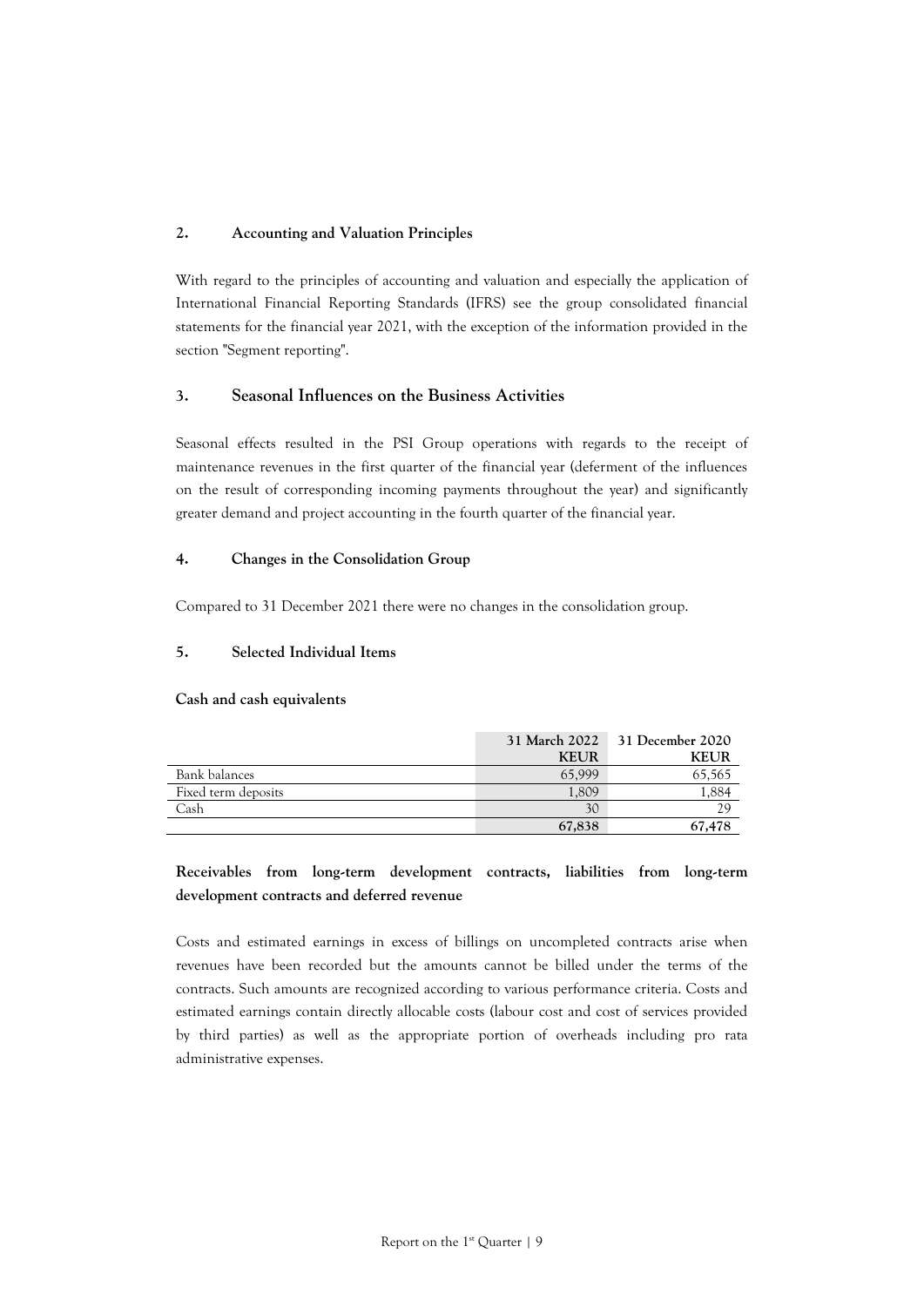Liabilities and receivables according to the percentage-of-completion method break down as follows:

|                                                  | 31 March 2022<br><b>KEUR</b> | 31 December 2020<br><b>KEUR</b> |
|--------------------------------------------------|------------------------------|---------------------------------|
| Receivables from long-term                       |                              |                                 |
| development contracts (gross)                    | 149,079                      | 137,008                         |
| Payments on account                              | $-97,450$                    | $-88,568$                       |
| Receivables from long-term                       |                              |                                 |
| development contracts                            | 51,629                       | 48,440                          |
|                                                  |                              |                                 |
| Payments on account (gross)                      | 109,317                      | 101,417                         |
| Set off against contract revenue                 | $-97,450$                    | $-88,568$                       |
| Liabilities from long-term development contracts | 11,867                       | 12,849                          |
| Deferred revenue                                 | 28,990                       | 10,843                          |
| Liabilities from long-term development contracts | 40,857                       | 23,692                          |

### **Sales revenues**

The sales revenues reported in the group income statement break down as follows:

|                      | 31 March 2022<br><b>KEUR</b> | 31 March 2021<br><b>KEUR</b> |
|----------------------|------------------------------|------------------------------|
| Software development | 30,229                       | 27,781                       |
| Maintenance          | 21,908                       | 20,955                       |
| License fees         | 2,777                        | 5,177                        |
| Merchandise          | 3,781                        | 2,225                        |
|                      | 58,695                       | 56,138                       |

## **Taxes on income**

The main components of the income tax expenditure shown in the group income statement are added as follows:

|                           | 31 March 2022<br><b>KEUR</b> | 31 March 2021<br><b>KEUR</b> |
|---------------------------|------------------------------|------------------------------|
| Effective taxes expenses  |                              |                              |
| Effective tax expenses    | $-717$                       |                              |
| Deferred taxes            |                              |                              |
| Emergence and reversal of |                              |                              |
| temporary differences     | $-127$                       | -693                         |
| Tax expenses              | $-844$                       | $-1,097$                     |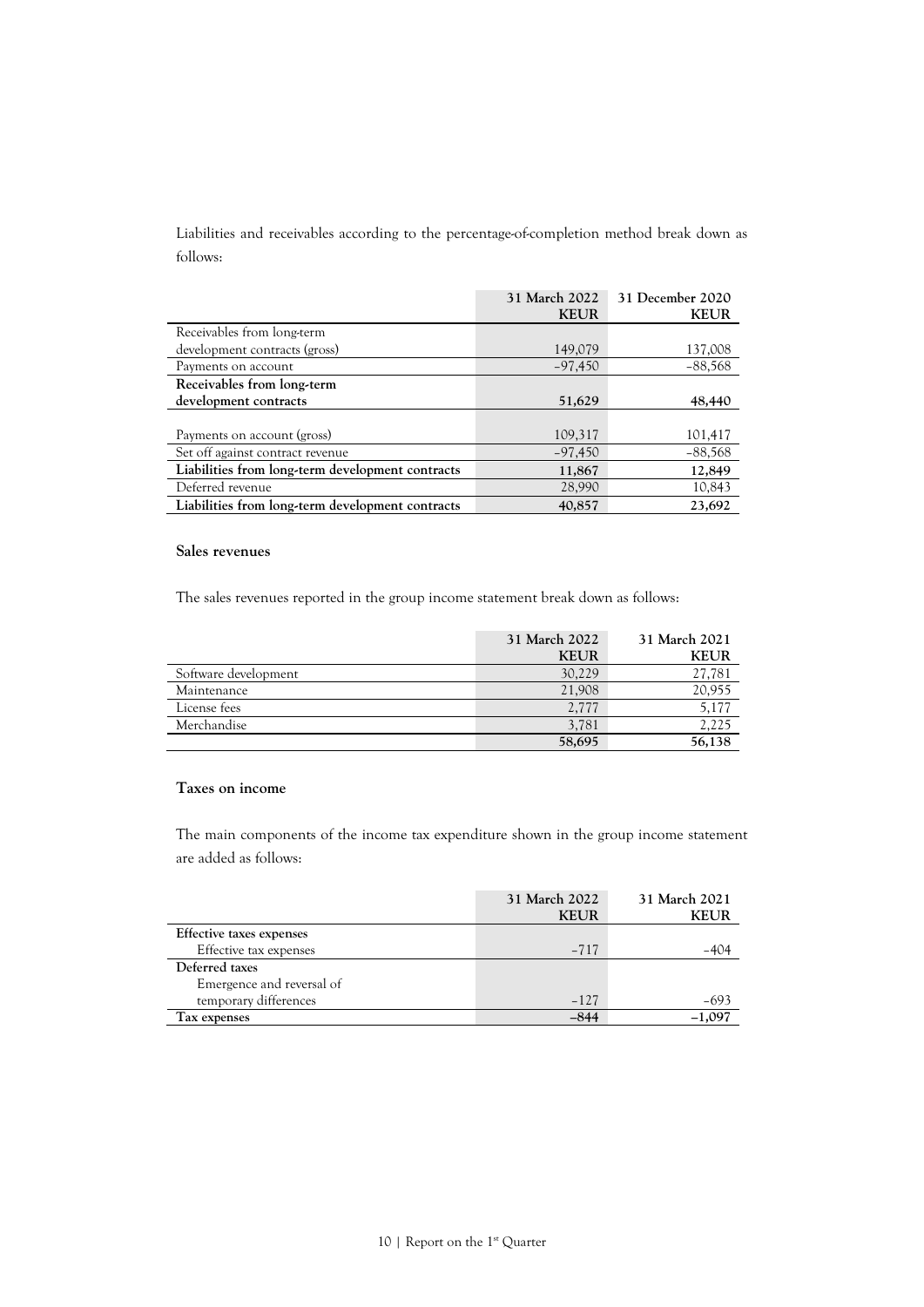### **Segment Reporting**

The development of the segment results can be found in the Group segment reporting. The PSI Group is structured into the core business segments energy management and production management.

The Executive Board of PSI decided in the first quarter of 2022 as part of a regular review of the Group's risk profile to include a new segment in internal reporting. As this operating segment differs significantly in its risk profile from the main business areas of Energy Management and Production Management, but is not of a significant size, the segment was not included as a reporting segment in the external reporting and was combined with the effects in the "Reconciliation" column. The previous year's figures have not been adjusted.

## Group Segment Reporting

|                                                                                                            | Energy<br>Management          |                               | Production<br>Management      |                               | Reconciliation                |                               | PSI Group                     |                               |
|------------------------------------------------------------------------------------------------------------|-------------------------------|-------------------------------|-------------------------------|-------------------------------|-------------------------------|-------------------------------|-------------------------------|-------------------------------|
|                                                                                                            | 31/03/<br>2022<br><b>TEUR</b> | 31/03/<br>2021<br><b>TEUR</b> | 31/03/<br>2022<br><b>TEUR</b> | 31/03/<br>2021<br><b>TEUR</b> | 31/03/<br>2022<br><b>TEUR</b> | 31/03/<br>2021<br><b>TEUR</b> | 31/03/<br>2022<br><b>TEUR</b> | 31/03/<br>2021<br><b>TEUR</b> |
| Sales revenues                                                                                             |                               |                               |                               |                               |                               |                               |                               |                               |
| Sales to external<br>customers                                                                             | 31,856                        | 29.097                        | 26,125                        | 27.041                        | 714                           | $\circ$                       | 58,695                        | 56.138                        |
| Inter-segment sales                                                                                        | 775                           | 822                           | 4,230                         | 3.771                         | $-5,005$                      | $-4.593$                      | $\Omega$                      | 0                             |
| Segment revenues                                                                                           | 32,631                        | 29.919                        | 30,355                        | 30.812                        | $-4,291$                      | $-4.593$                      | 58,695                        | 56.138                        |
| Operating result<br>before interest, tax,<br>depreciation and<br>amortisation                              | 3,151                         | 3.217                         | 4,171                         | 4.368                         | $-348$                        | $-241$                        | 6,974                         | 7.344                         |
| Operating result before<br>depreciation and<br>amortisation resulting<br>from purchase price<br>allocation | 1,748                         | 1.815                         | 2,631                         | 2.987                         | $-389$                        | $-265$                        | 3,990                         | 4.537                         |
| Depreciation and<br>amortisation resulting<br>from purchase price<br>allocation                            | $-148$                        | $-165$                        | $-119$                        | $-21$                         | $\mathcal{O}$                 | $\mathcal{O}$                 | $-267$                        | $-186$                        |
| Operating result                                                                                           | 1,600                         | 1.650                         | 2,512                         | 2.966                         | $-389$                        | $-265$                        | 3,723                         | 4.351                         |
| Net finance result                                                                                         | $-48$                         | $-72$                         | $-69$                         | $-43$                         | $-192$                        | $\mathcal{O}$                 | $-309$                        | $-115$                        |
| <b>Result before</b><br>income taxes                                                                       | 1,552                         | 1.578                         | 2,443                         | 2.923                         | $-581$                        | $-265$                        | 3,414                         | 4.236                         |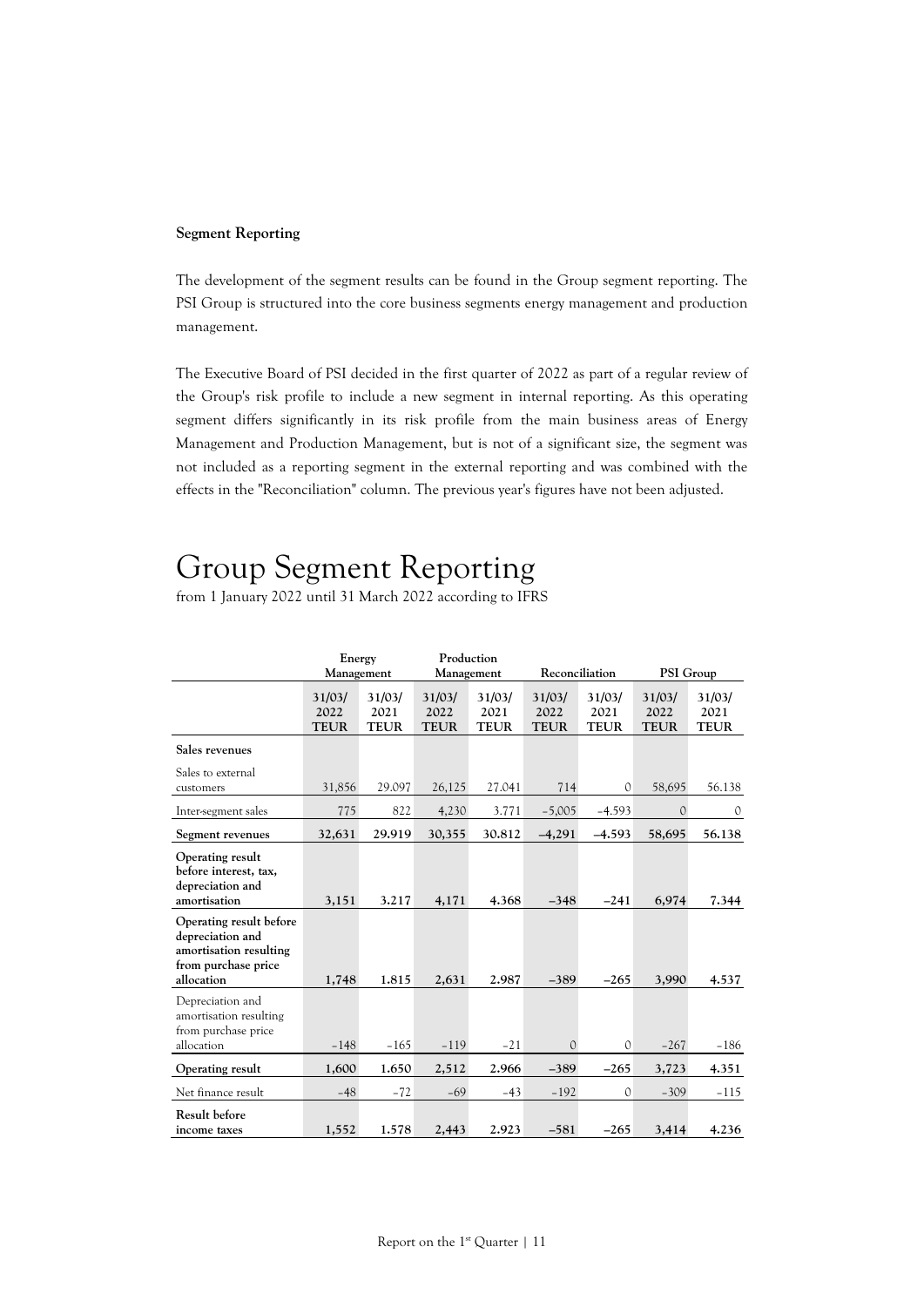## **Responsibility Statement**

To the best of our knowledge, the interim consolidated financial statements give a true and fair view of the assets, liabilities, financial position and profit or loss of the group, and the interim management report of the group includes a fair review of the group's development and performance of its position, together with a description of the principal opportunities and risks associated with the expected development of the group in the remaining months of the financial year, in accordance with proper accounting principles of interim consolidated reporting,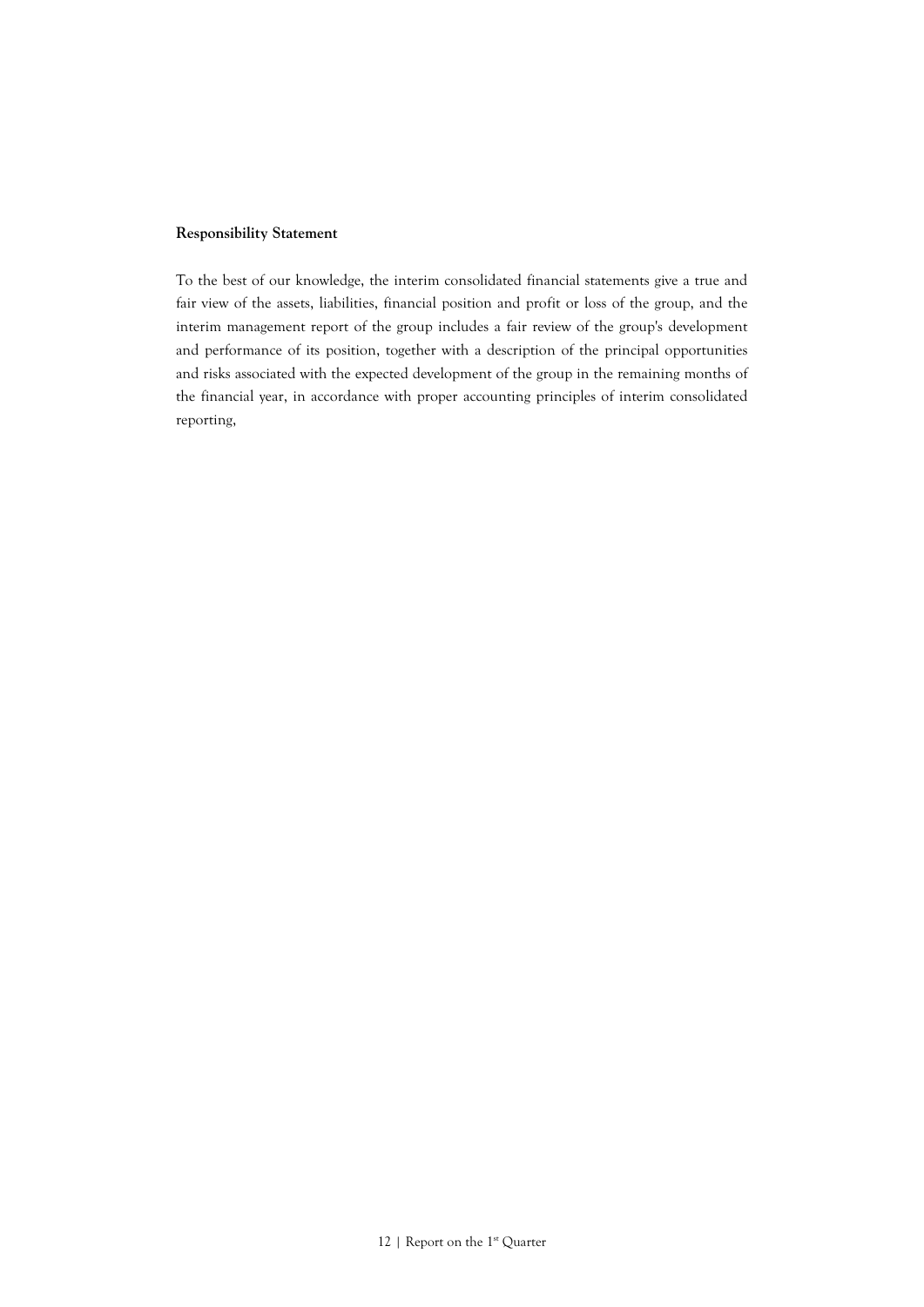## **Financial Calendar**

| 29 March 2022          | Publication of Annual Result 2021                |
|------------------------|--------------------------------------------------|
| 29 March 2022          | <b>Analyst Conference</b>                        |
| 28 April 2022          | Report on the 1 <sup>st</sup> Quarter of 2022    |
| 19 May 2022            | Annual General Meeting (virtual Meeting)         |
| 28 July 2022           | Report on the 1 <sup>st</sup> Six Months of 2022 |
| 28 October 2022        | Report on the 3rd Quarter of 2022                |
| 28 to 30 November 2022 | German Equity Forum, Analyst Presentation        |

## **Your Investor Relations contact:**

Karsten Pierschke

| Phone:  | +49 30 2801-2727  |
|---------|-------------------|
| Fax:    | +49 30 2801-1000  |
| E-Mail: | kpierschke@psi,de |

We will be happy to include you in our distribution list for stockholder information, Please contact us should you require other information material,

For the latest IR information, please visit our website at www,psi,de/ir,